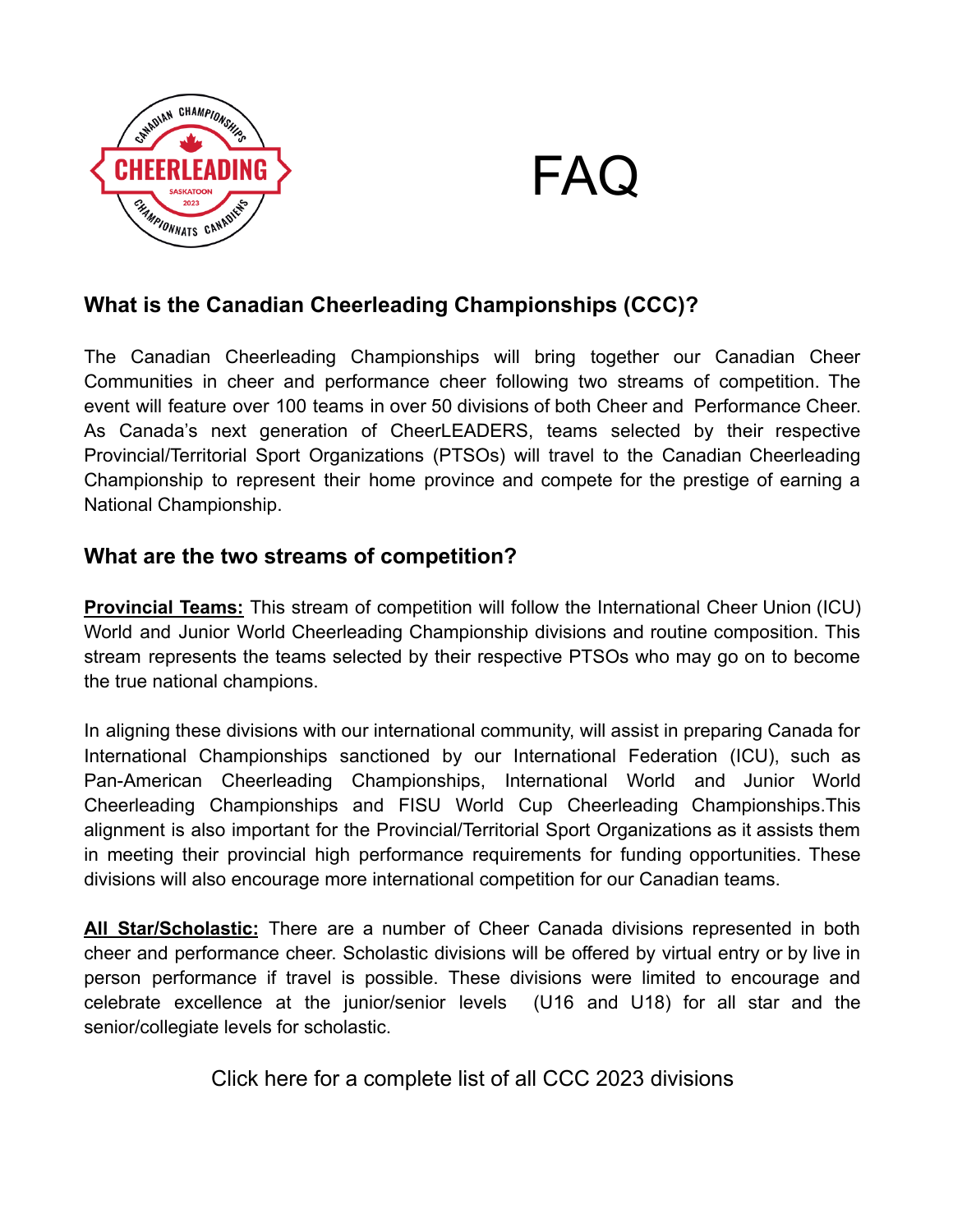#### **Why is the event so late in the season?**

The Canadian Cheerleading Championship is the capstone event in Canada and will typically be held in late April/early May of each year. In 2023, the preferred venue had limited availability and therefore the event was scheduled a bit later in the month. While hosting the event late in the season has some challenges, there are also many benefits including travel flexibility for teams, beautiful weather and time for teams to train and prepare following the international events held in April.

#### **Why should we add this event to our schedule?**

To support the growth of our sport and for the chance to become the TRUE national Champions of Cheerleading in Canada!

Adding the Canadian Cheerleading Championship to your annual events calendar will give your developing high performance athletes the opportunity to compete against a diverse group of other Canadian teams, in our country. The Canadian Cheerleading Championship will relocate from year to year, giving your athletes the opportunity to travel to various parts of Canada, enhancing our local economy.

The mandate for the Canadian Cheerleading Championship is to assist our Cheer Canada members (PTSOs) in meeting their provincial standards of participation and excellence by providing a Canadian national

championship. The Canadian Cheerleading Championship intends to align with all policies, requirements, and long term development of our Athletes, Sport, and NSO. Ideally, this will enhance PTSO's Provincial reporting for sport recognition. Attending the Canadian Cheerleading Championship not only supports the growth of Cheer Canada, but it supports the growth of cheerleading in your province/territory!

The Canadian Cheerleading Championship is an important part of athlete development in Canada with more than 2500 athletes covering over a 10 year age span in the Train to Train, the Train to Compete, and the Train to Win pathways. Attending the Canadian Cheerleading Championship demonstrates to your athletes and families the value of the development pathway to building strong high performance athletes.

#### **Will the teams compete on a sprung floor?**

It is intended that there will be different performance surfaces\* depending on the competitive stream.

- All star and scholastic cheer divisions: 54ft X 42ft Sprung floor
- Provincial team cheer divisions: 54ft X 42ft Dead floor
- Performance cheer divisions (all streams): Min. 54ft X 42ft Stage floor (no mats, black battleship linoleum over 1 1/2" edge grain spruce)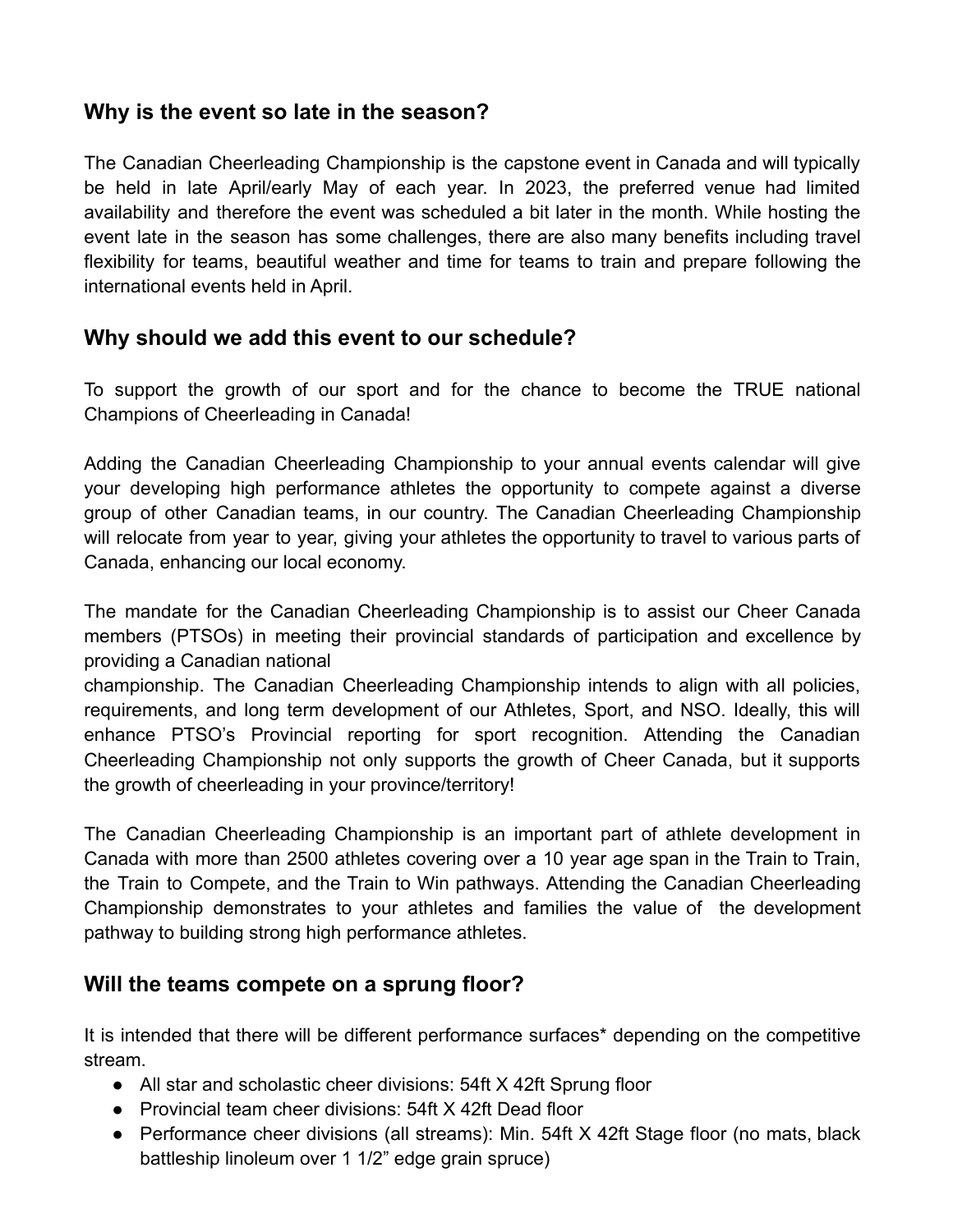# **Are crossovers allowed at Canadian Cheerleading Championships?**

The following crossovers are permitted:

- Cheer crossovers allowed up to a maximum of 3 cheer teams.
- Performance cheer crossovers allowed up to a maximum of 3 performance cheer routines.
- Crossovers are permitted between the provincial team, all star and scholastic divisions for cheer and performance cheer.
- An athlete who is on both cheer and performance cheer teams is limited to a maximum of 4 routines for the safety of the athlete.

## **Can our club team compete in both the all star stream and the provincial team stream?**

Yes! As long as each routine follows the time limits and routine parameters set for each division, one team can represent both an all star team and a provincial team. NOTE: the PTSO must have selected/invited the team for both streams.



FAQ

## **Qu'est-ce qu'est le Championnat canadien de Cheerleading (CCC)?**

Le Championnat canadien de Cheerleading réunira les communautés du cheerleading en cheer et performance cheer à travers 2 volets de compétition. L'événement mettra en vedette plus de 100 équipes dans plus de 50 divisions de cheerleading et de performance cheer. En tant que la prochaine génération de CheerLEADERS du Canada, les équipes sélectionnées par leur organisation provinciale et territoriale du sport (OPTS) respective se rendront au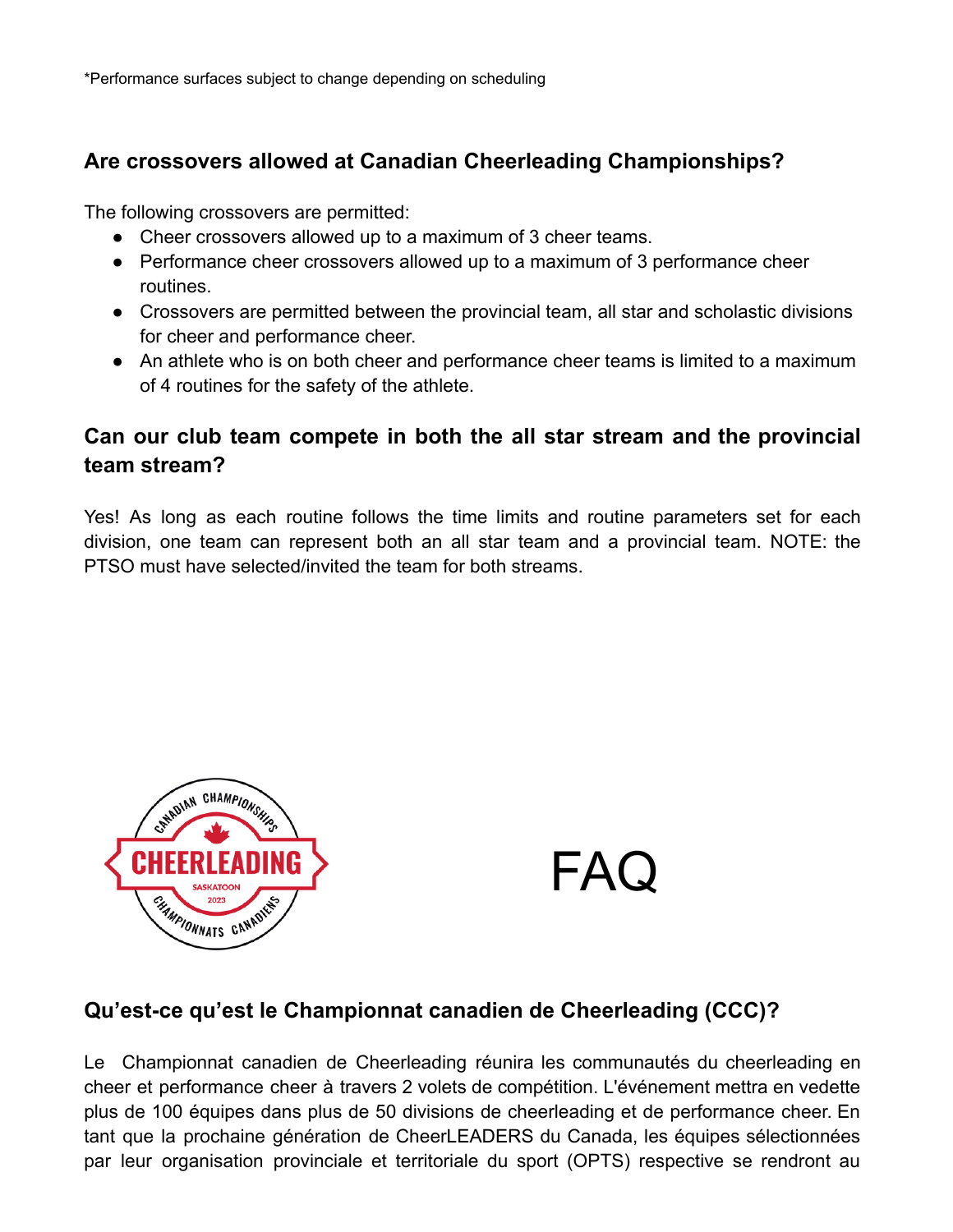Championnat canadien de Cheerleading pour représenter leur province d'origine et compétitionner pour le prestige de remporter un titre national.

# **Quels sont les deux volets de la compétition?**

**Équipes provinciales:** Le volet des équipes provinciales suit les divisions et la composition de routine proposées par l'International Cheer Union (ICU) World and Junior World Cheerleading Championships. Ce volet représente les équipes sélectionnées par leur OPTS respective et qui pourraient devenir les véritables champions nationaux.

Ces divisions contribuent aussi à aligner Cheer Canada avec la communauté internationale par le biais des divisions ICU. Ces divisions prépareront le Canada pour les Championnats de monde des fédérations internationales, les championnats panaméricains et les championnats de monde universitaires FISU. Cela permettra aux OPTS de répondre à un besoin de structure au niveau de la haute performance provinciale et aux possibilités de financement qui y sont reliées. Ce volet favorisera également l'accès aux compétitions internationales d'envergure pour nos équipes canadiennes.

**Civil/Scolaire:** Un certain nombre de divisions civiles de Cheer Canada (U16 & U18) seront offertes à la fois en cheerleading et en performance cheer. Les divisions scolaires seront offertes par participation virtuelle ou par participation en personne, si le voyage est possible. Notez que le choix des divisions a été limité pour encourager et célébrer l'excellence.

#### **Cliquez ici pour obtenir la liste complète des divisions du CCC 2023.**

#### **Pourquoi l'événement est-il si tard dans la saison?**

Le Championnat canadien de Cheerleading est la pierre angulaire des événements au Canada et aura généralement lieu à la fin d'avril ou au début de mai chaque année. En 2023, le lieu établi avait une disponibilité limitée et l'événement a donc été programmé un peu plus tard dans le mois. Bien que l'organisation de l'événement en fin de saison présente certains défis, il existe également de nombreux avantages, notamment la flexibilité des déplacements pour les équipes, la température et le temps dont disposent les équipes pour s'entraîner et se préparer après les événements internationaux qui ont lieu fin avril.

## **Pourquoi devriez-vous ajouter cet événement à votre calendrier?**

Pour soutenir la croissance de notre sport et pour avoir la chance de devenir les VÉRITABLES champions nationaux de cheerleading au Canada !

L'ajout du Championnat canadien de Cheerleading à votre calendrier d'événements annuels donnera à vos athlètes de haut niveau en développement l'occasion de compétitionner contre un groupe diversifié d'équipes canadiennes. Le Championnat canadien de Cheerleading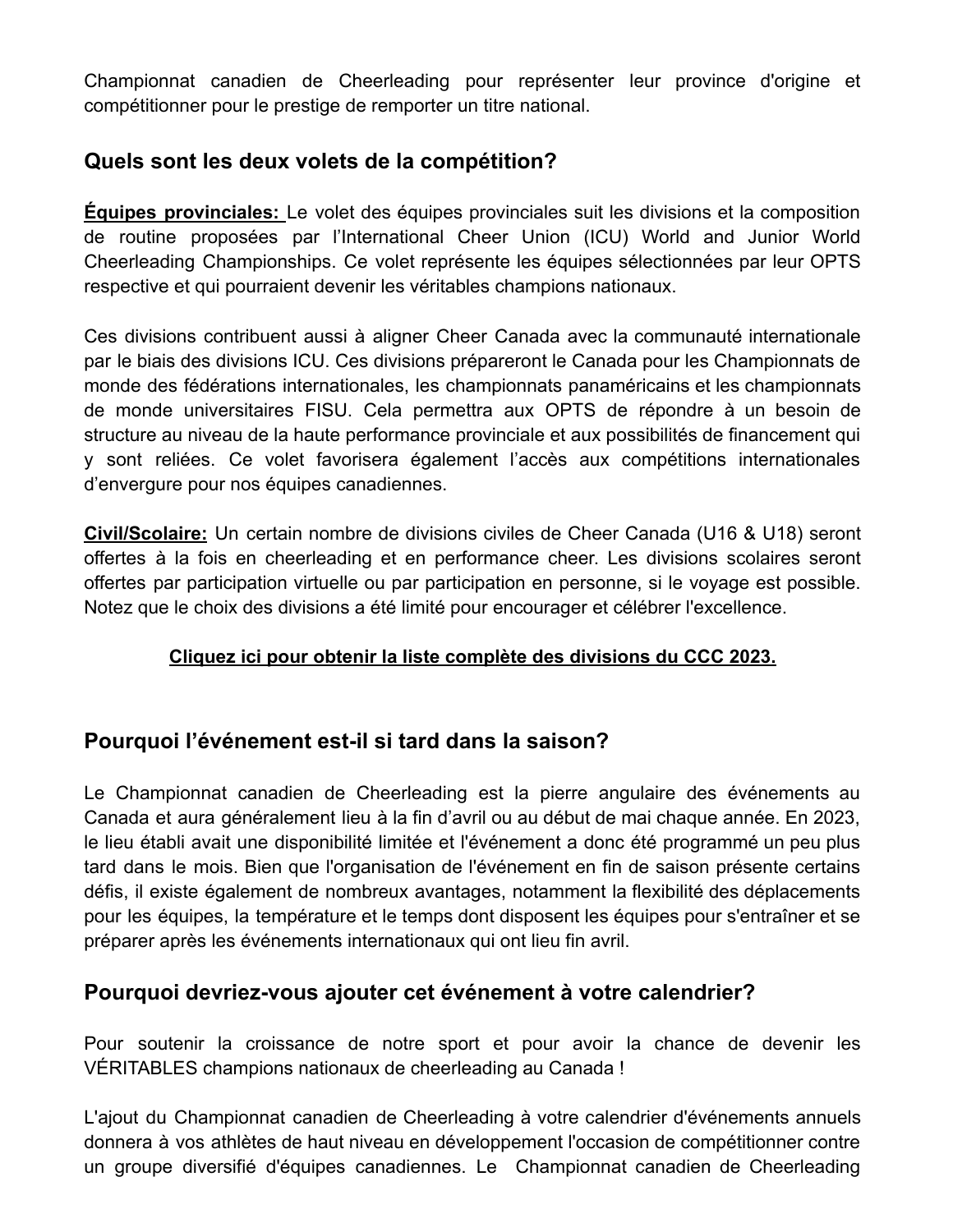changera d'emplacement d'année en année, donnant à vos athlètes la possibilité de voyager dans diverses régions du Canada et améliorant ainsi notre économie locale.

Le mandat du Championnat canadien de Cheerleading est d'aider les membres de Cheer Canada (PTSO) à respecter leurs normes provinciales d'excellence en fournissant une opportunité de participer à un championnat national officiel. Le Championnat canadien de Cheerleading a l'intention de s'aligner avec toutes les politiques, les exigences et les mesures favorisant le développement à long terme de nos athlètes, de notre sport et de notre organisation nationale. Nous souhaitons aussi que cela ait un impact positif sur la reconnaissance officielle du cheerleading dans plusieurs provinces. En résumé, participer au Championnat canadien de Cheerleading soutient non seulement la croissance de Cheer Canada, mais il soutient également la croissance du cheerleading dans votre province/territoire!

Le CCC est une partie importante du développement des athlètes au Canada avec une participation de plus de 2500 athlètes et couvrant une tranche d'âge de 10 ans. Il s'agit d'une opportunité de développement pour les athlètes aux stades "s'entraîner à s'entraîner", "s'entraîner à la compétition" et "s'entraîner à gagner". Participer au CCC démontre à vos athlètes et à leurs familles que vous prioriser le développement à long-terme de l'athlète et que vous désirez former de solides athlètes de haut niveau.

#### **Les équipes compétitionneront-elles sur un tapis à ressorts (spring floor)?**

Plusieurs surfaces de compétitions différentes seront disponibles selon le volet de compétition:

- Divisions civiles et scolaires: 54pi par 42pi de tapis à ressorts (spring floor)
- Divisions des équipes provinciales: 54pi par 42pi de tapis sans ressorts (dead floor)
- Divisions de performance cheer : au moin que 54pi par 42pi de sol de la scène (pas de tapis, linoléum cuirassé noir sur 1 1/2" épinette à grain de bord)

\*Les surfaces de performance sont assujetties à des changements en fonction de l'horaire.

# **Les chevauchements sont-ils autorisés au Championnat canadien de Cheerleading ?**

Les chevauchements suivants sont autorisés :

- Les chevauchements entre équipes de cheerleading sont permis jusqu'à un maximum de 3 équipes.
- Les chevauchements entre équipes de performance cheer sont permis jusqu'à un maximum de 3 routines.
- Les chevauchements sont permis entre une équipe provinciale et une équipe des divisions civiles et/ou scolaires, pour le cheerleading et le performance cheer.
- Un athlète qui fait à la fois partie d'une équipe de cheerleading et d'une équipe de performance cheer est limité à un maximum de 4 routines pour la sécurité de l'athlète.